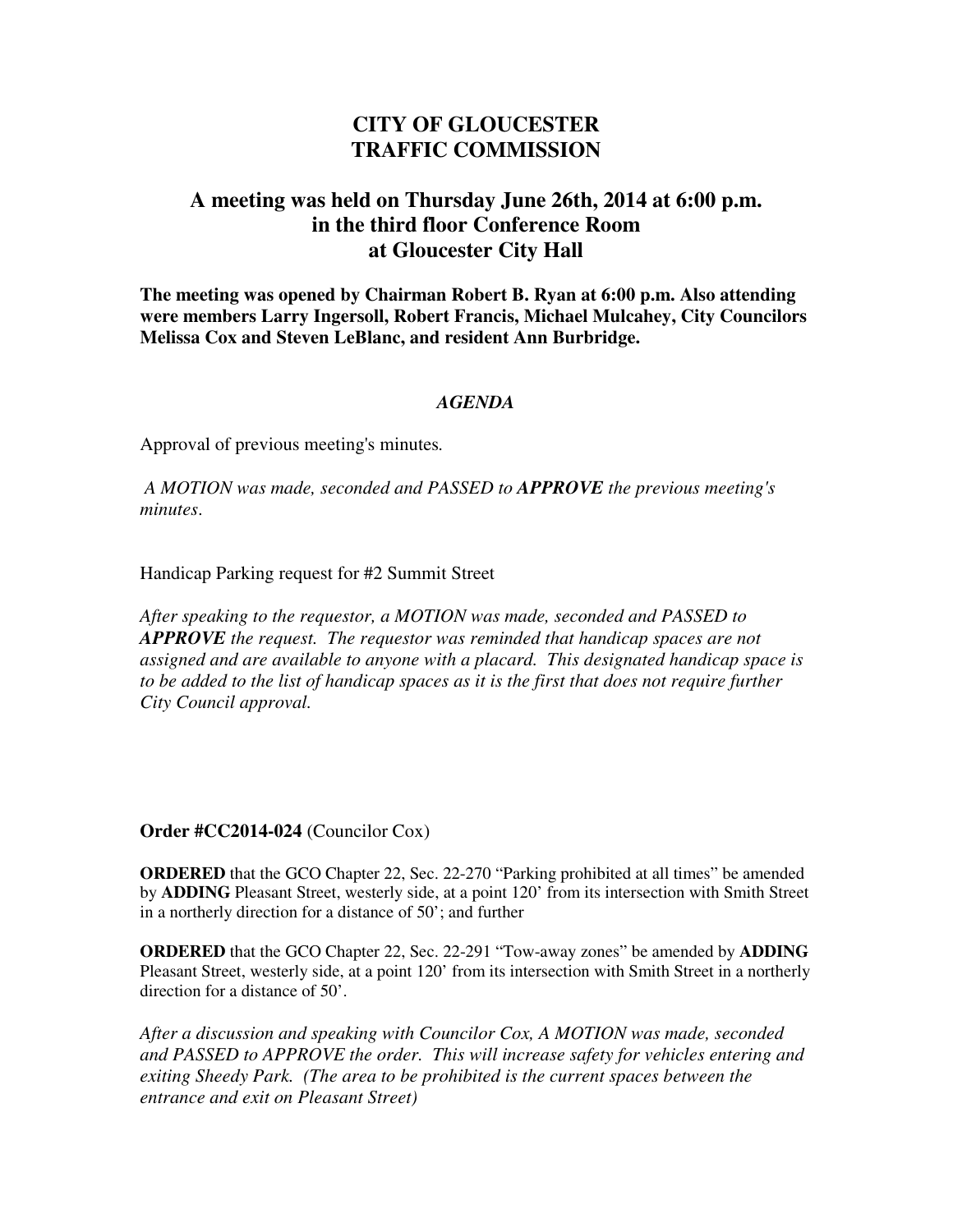#### **Order #CC2014-027** (Councilor Cox)

**ORDERED** that the Gloucester Code of Ordinances Chapter 22, Sec. 22-284 entitled "Service or loading zones" and Sec. 22-291 "Tow-away zones" be amended by **DELETING** Pleasant Street #27.

*After a discussion, a MOTION was made, seconded and PASSED to APPROVE the order. A MOTION was then made, seconded and PASSED to APPROVE a handicap parking space at #27 Pleasant Street which had previously been there.*

## **Order #CC2014-028** (Councilor Cox)

- 1. **ORDERED** that the Gloucester Code of Ordinances Chapter 22 "Traffic" be amended as follows:
- 2. Amend Sec. 22-265 "Turning movements-Generally" by **ADDING:**
- 3. "While school is in session, Pleasant Street in a northerly direction, no left turn onto Smith Street between the hours of 8:30 a.m. to 9:15 a.m. and 2:30 p.m. to 3:15 p.m.;
- 4. Amend Sec. 22-159 "Same-Between certain hours and on certain days" by **ADDING:**
- 5. (4) Pleasant Street. While school is in session, Pleasant Street, from a point beginning at its intersection with Prospect Street, westerly side, in a northerly direction to Smith Street, **no parking** between the hours of 8:30 a.m. to 9:30 a.m. and 2:30 p.m. to 3:15 p.m.
- 6. (5) Smith Street. While school is in session, Smith Street, southerly side, from its intersection with Pleasant Street in a westerly direction to Maplewood Avenue, **no parking** between the hours of 8:30 a.m. to 9:15 a.m. and 2:30 p.m. to  $3:15$  p.m. Bus pick-up and drop-off only;
- 7. Amend Sec. 22-270 "Parking prohibited at all times" by **DELETING** Pleasant Street, westerly side, from Smith Street, southerly direction for a distance of 200 feet;
- 8. Amend Sec. 22-283 "Bus stops and taxi stands" by **DELETING** Pleasant Street, westerly side, beginning at the point 50' north of its intersection with Prospect Street for a distance of 120' in a northerly direction effective from 8:30 a.m. to 9:30 a.m. and 2:30 p.m. to 3:30 p.m. weekdays, excluding the months of July and August.

*After a discussion and speaking with Councilor Cox, a MOTION was made, seconded and PASSED to CONTINUE the order until the ward councilor can have a neighborhood ward meeting concerning the changes.*